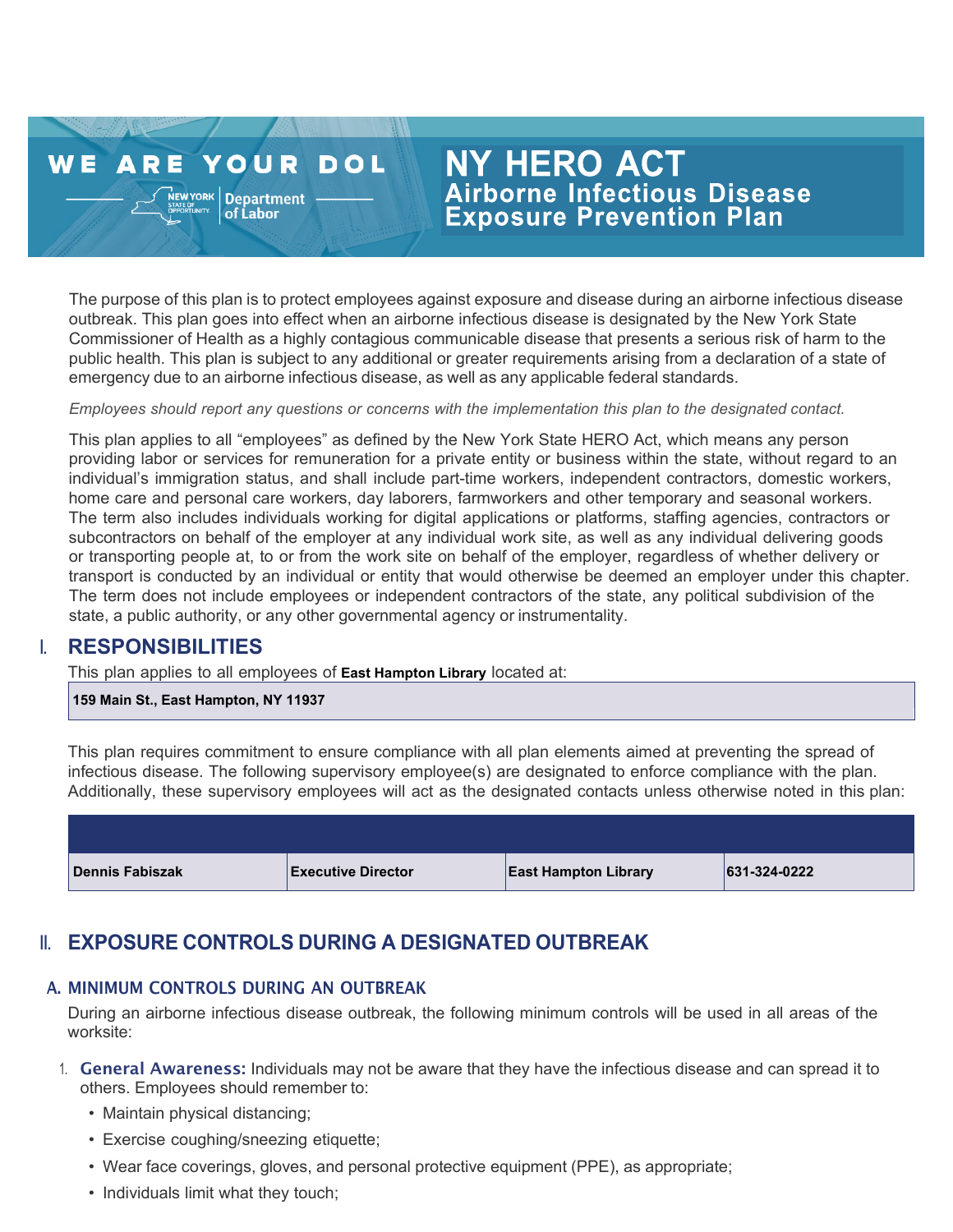- Stop social etiquette behaviors such as hugging and hand shaking, and
- Wash hands properly and often.
- 2. "Stay at Home Policy": If an employee develops symptoms of the infectious disease, the employee should not be in the workplace. The employee should inform the designated contact and follow New York State Department of Health (NYSDOH)and Centers for Disease Control and Prevention (CDC) guidance regarding obtaining medical care and isolating.
- 3. Health Screening: Employees will be screened for symptoms of the infectious disease at the beginning of their shift. Employees are to self-monitor throughout their shift and report any new or emerging signs or symptoms of the infectious disease to the designated contact. An employee showing signs or symptoms of the infectious disease should be removed from the workplace and should contact a healthcare professional for instructions. The health screening elements will follow guidance from NYSDOH and CDC guidance, if available.
- 4. Face Coverings: To protect your coworkers, employees will wear face coverings throughout the workday to the greatest extent possible. Face coverings and physical distancing should be used together whenever possible. The face covering must cover the nose and mouth, and fit snugly, but comfortably, against the face. The face covering itself must not create a hazard, e.g. have features could get caught in machinery or cause severe fogging of eyewear. The face coverings must be kept clean and sanitary and changed when soiled, contaminated, or damaged.
- 5. Physical Distancing: Physical distancing will be followed as much as feasible. Avoid unnecessary gatherings and maintain a distance of at least six feet (or as recommended by the NYSDOH/CDC for the infectious agent) from each other. Use a face covering when physical distance cannot be maintained.

*In situations where prolonged close contact with other individuals is likely, use the following control methods:*

- restricting or limiting visitor entry;
- limiting occupancy;
- allowing only one person at a time inside small enclosed spaces with poor ventilation;
- reconfiguring workspaces;
- physical barriers;
- signage;
- floor markings;
- telecommuting;
- remote meetings;
- preventing gatherings;
- creating new work shifts and/or staggering work hours;
- adjusting break times and lunch periods;
- delivering services remotely or through curb-side pickup;
- 6. Hand Hygiene: To prevent the spread of infection, employees should wash hands with soap and water for at least 20 seconds or use a hand sanitizer with at least 60% alcohol to clean hands BEFORE and AFTER:
	- Touching your eyes, nose, or mouth;
	- Touching your mask;
	- Entering and leaving a public place; and
	- Touching an item or surface that may be frequently touched by other people, such as door handles, tables, gas pumps, shopping carts, or electronic cashier registers/screens.

Because hand sanitizers are less effective on soiled hands, wash hands rather than using hand sanitizer when your hands are soiled.

7. Cleaning and Disinfection: See Section V of this plan.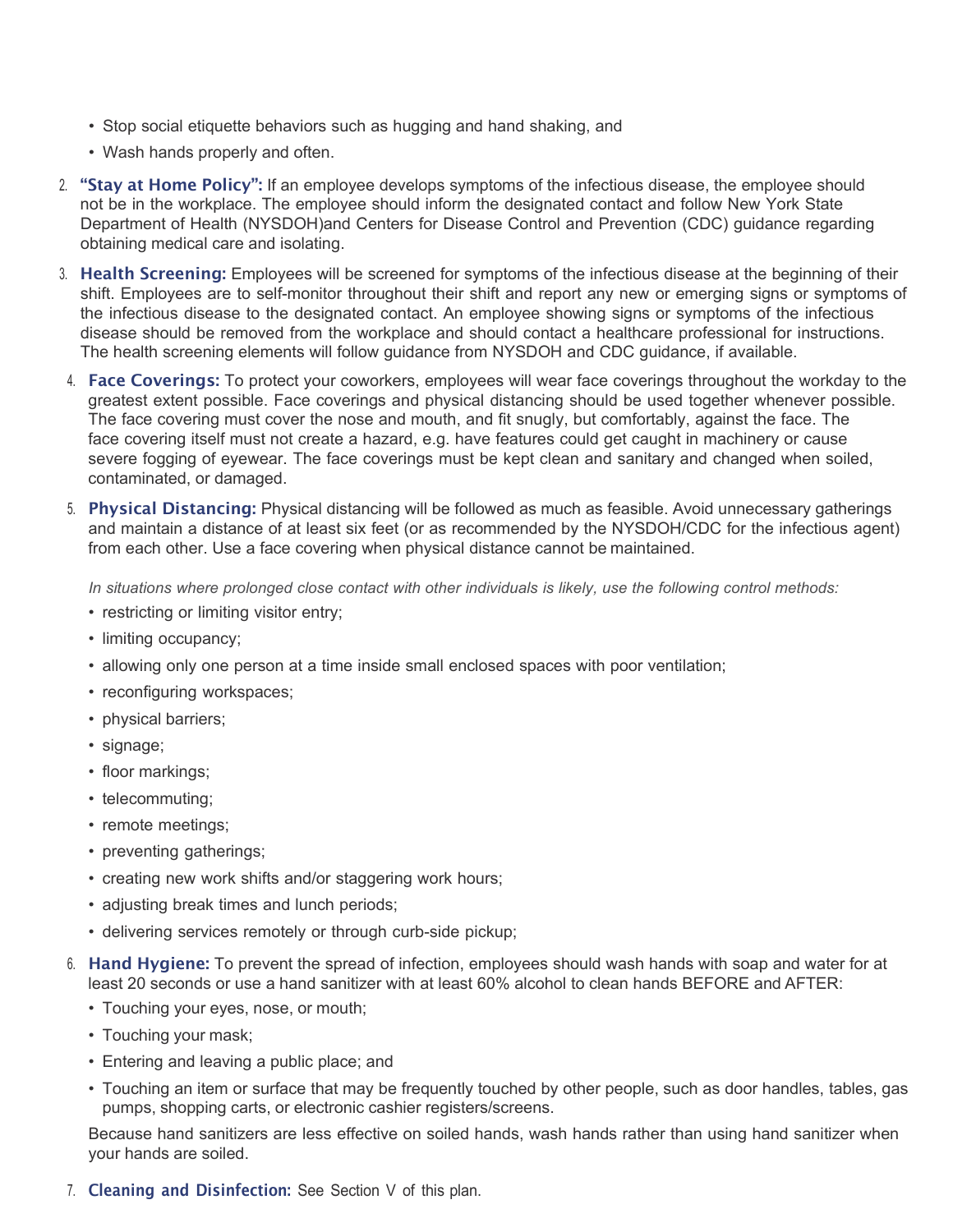- 8. "Respiratory Etiquette": Because infectious diseases can be spread by droplets expelled from the mouth and nose, employees should exercise appropriate respiratory etiquette by covering nose and mouth when sneezing, coughing or yawning.
- 9. Special Accommodations for Individuals with Added Risk Factors: Some employees, due to age, underlying health condition, or other factors, may be at increased risk of severe illness if infected. Please inform your supervisor or the Executive Director if you fall within this group and need an accommodation.

#### B. ADVANCED CONTROLS DURING AN OUTBREAK

For activities where the Minimum Controls alone will not provide sufficient protection for employees, additional controls from the following hierarchy may be necessary.

Subject to changes based on operations and circumstances surrounding the infectious disease, engineering controls that are anticipated to be used are listed in the following table:

#### **Engineering Controls Utilized/Location:**

- Portable Air cleaners
- Touchless bathroom sensors
- Touchless hand sanitizer devices
- Touchless water fountains
- Acrylic partitions

"Administrative Controls" are policies and work rules used to prevent exposure. Subject to changes based on operations and circumstances surrounding the infectious disease, the following specific administrative controls are anticipated to be used:

#### **Administrative Controls Utilized/Location:**

- Increasing the space between workers;
- Changing work shifts to accommodate fewer workers at a time;
- Disinfecting procedures for specific operations;
- Employee training;
- Identify and prioritize job functions that are essential for continuous operations;
- Cross-train employees to ensure critical operations can continue during worker absence;
- Limit the use of shared workstations:
- Post signs reminding employees of respiratory etiquette, masks, handwashing;
- Rearrange traffic flow to allow for one-way walking paths;
- Provide clearly designated entrance and exits:
- Provide additional short breaks for handwashing and cleaning;
- Establishing pods or cohorts working on same shift;

Personal Protective Equipment (PPE) will be provided, used and maintained in a sanitary and reliable condition at no cost to the employee.

#### **PPE Required - Activity Involved/Location:**

- Face Masks All staff and guests
- Gloves staff handling materials that could be infected
- Face Shields staff that could be in a situation where they are not able to be socially distant from a guest.

#### C. EXPOSURE CONTROL READINESS, MAINTENANCE AND STORAGE:

The controls we have selected will be obtained, properly stored, and maintained so that they are ready for immediate use in the event of an infectious disease outbreak and any applicable expiration dates will be properly considered.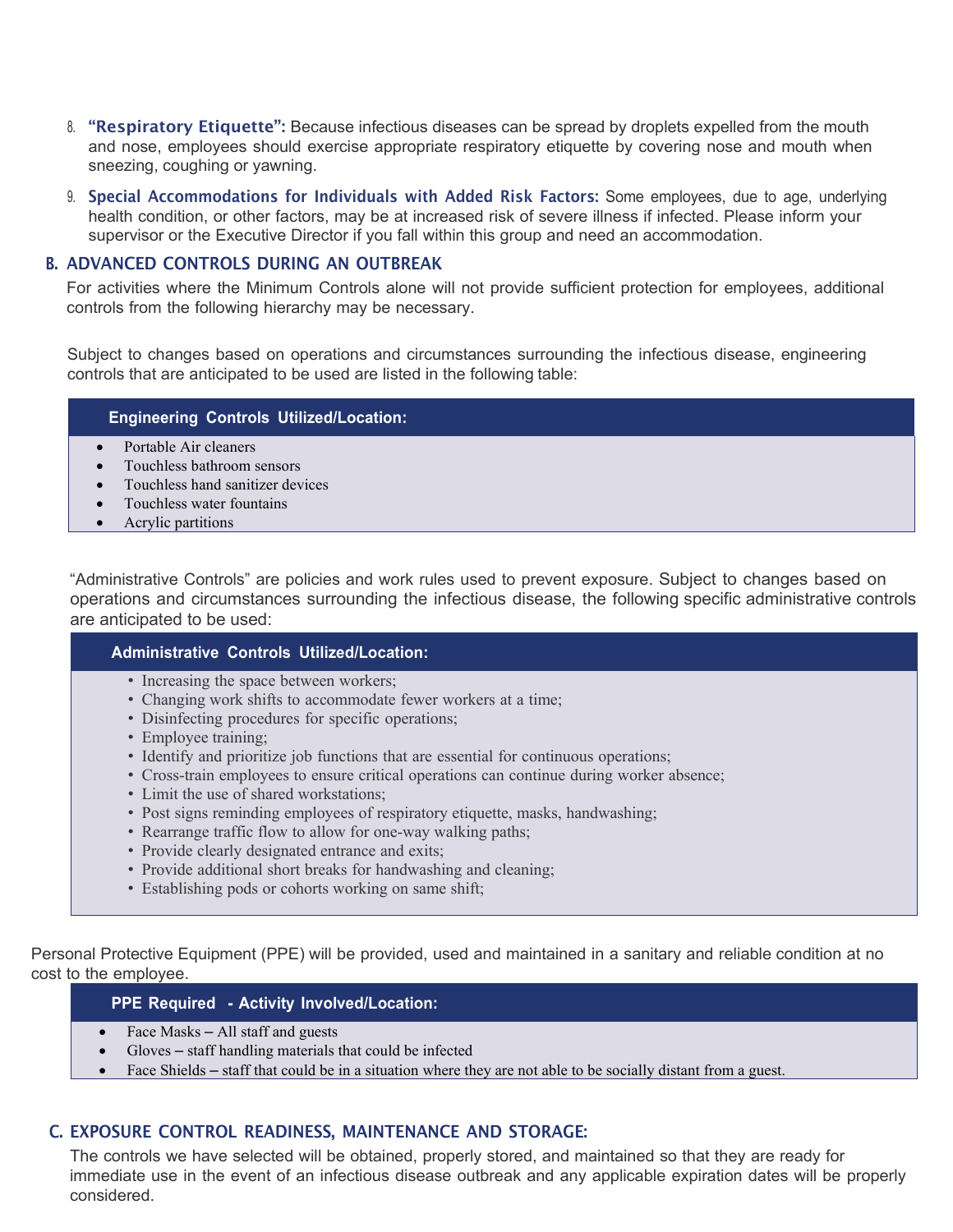## III. **HOUSEKEEPING DURING A DESIGNATED OUTBREAK**

A. Disinfection Methods and Schedules

Objects that are touched repeatedly by multiple individuals, such as door handles, light switches, control buttons/levers, dials, levers, water faucet handles, computers, phones, or handrails must be cleaned frequently with an appropriate disinfectant. Surfaces that are handled less often, or by fewer individuals, may require less frequent disinfection.

The disinfection methods and schedules selected are based on specific workplace conditions.

The New York State Department of Environmental Conservation (NYSDEC)and the Environmental Protection Agency (EPA) have compiled lists of approved disinfectants that are effective against many infectious agents (see **[dec.ny.gov](https://www.dec.ny.gov/)** and **[epa.gov/pesticide-registration/selected-epa-registered-disinfectants](https://www.epa.gov/pesticide-registration/selected-epa-registered-disinfectants)**). Select disinfectants based on NYSDOH and CDC guidance and follow manufacturer guidance for methods, dilution, use, and contact time.

B. Adjustments to Normal Housekeeping Procedures

Normal housekeeping duties and schedules should continue to be followed during an infectious disease outbreak, to the extent practicable and appropriate consistent with NYSDOH and/or CDC guidance in effect at the time. However, routine procedures may need to be adjusted and additional cleaning and disinfecting may be required.

Housekeeping staff may be at increased risk because they may be cleaning many potentially contaminated surfaces. Some housekeeping activities, like dry sweeping, vacuuming, and dusting, can resuspend into the air particles that are contaminated with the infectious agent. For that reason, alternative methods and/or increased levels of protection may be needed.

Rather than dusting, for example, the CDC recommends cleaning surfaces with soap and water before disinfecting them. Conducting housekeeping during "off" hours may also reduce other workers' exposures to the infectious agent. Best practice dictates that housekeepers should wear respiratory protection. See **[cdc.gov](https://www.cdc.gov/)** for more guidance.

- C. If an employee develops symptoms of the infectious disease at work, it is ideal to isolate the area in accordance with guidance issued by NYSDOH or the CDC, before cleaning and disinfecting the sick employee's work area. This delay will allow contaminated droplets to settle out of the air and the space to be ventilated.
- D. As feasible, liners should be used in trash containers. Empty the containers often enough to prevent overfilling. Do not forcefully squeeze the air out of the trash bags before tying them closed. Trash containers may contain soiled tissue or face coverings.

## IV. **INFECTION RESPONSE DURING A DESIGNATED OUTBREAK**

If an actual, or suspected, infectious disease case occurs at work, take the following actions:

- Instruct the sick individual to wear a face covering and leave the worksite and follow NYSDOH/CDC guidance.
- Follow local and state authority guidance to inform impacted individuals.

## V. **TRAINING AND INFORMATION DURING A DESIGNATED OUTBREAK**

- A. Dennis Fabiszak will verbally inform all employees of the existence and location of this Plan, the circumstances it can be activated, the infectious disease standard, employer policies, and employee rights under the HERO Act. (Note: training need not be provided to the following individuals: any individuals working for staffing agencies, contractors or subcontractors on behalf of the employer at any individual work site, as well as any individual delivering goods or transporting people at, to or from the work site on behalf of the employer, where delivery or transport is conducted by an individual or entity that would otherwise be deemed an employer under this chapter)
- B. When this plan is activated, all personnel will receive training which will cover all elements of this plan and the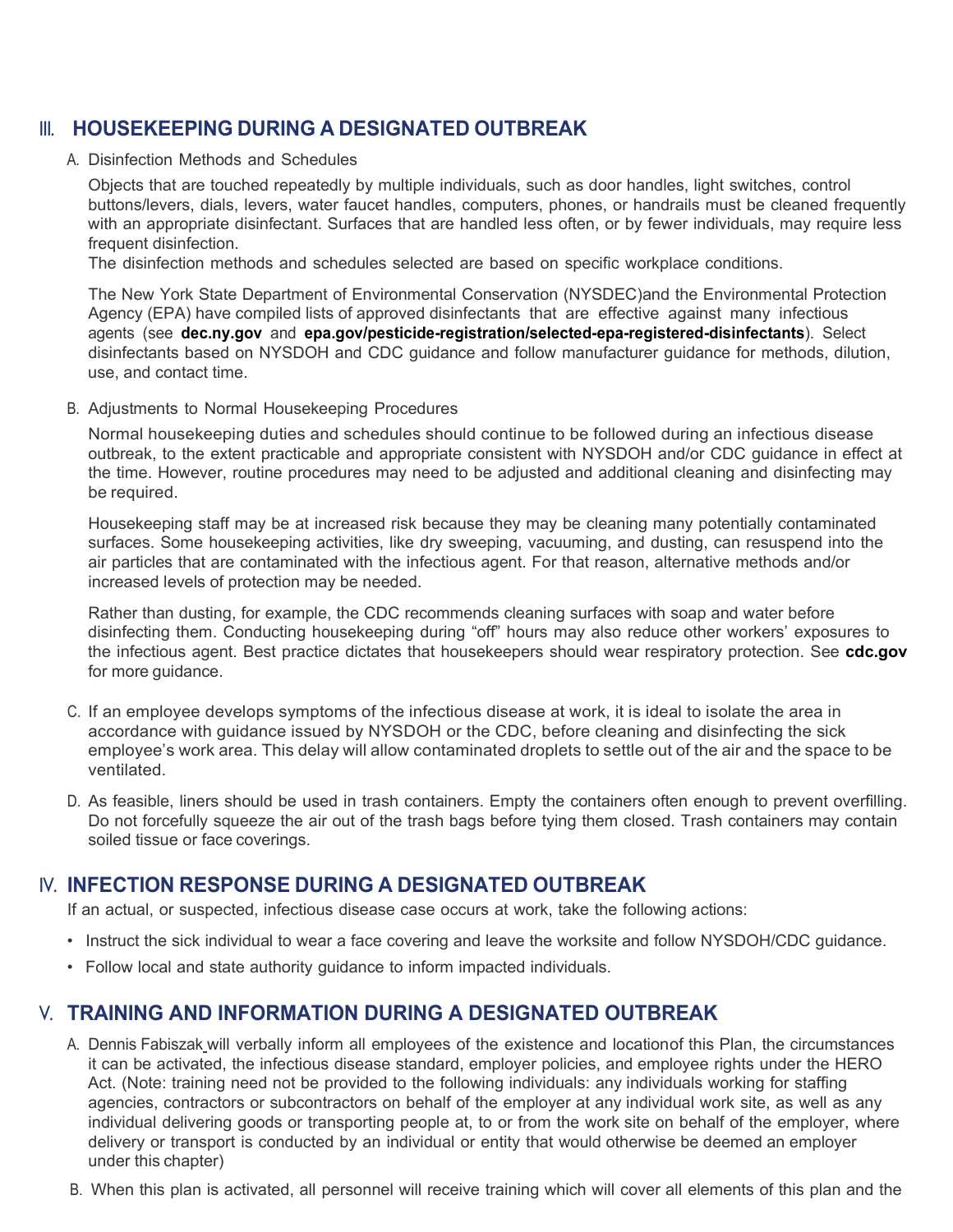following topics:

- 1. The infectious agent and the disease(s) it can cause;
- 2. The signs and symptoms of the disease;
- 3. How the disease can be spread;
- 4. An explanation of this Exposure Prevention Plan;
- 5. The activities and locations at our worksite that may involve exposure to the infectious agent;
- 6. The use and limitations of exposure controls
- 7. A review of the standard, including employee rights provided under Labor Law, Section 218-B.

#### C. The training will be

- 1. Provided at no cost to employees and take place during working hours. If training during normal work hours is not possible, employees will be compensated for the training time (with pay or time off);
- 2. Appropriate in content and vocabulary to your educational level, literacy, and preferred language; and
- 3. Verbally provided in person or through telephonic, electronic, or other means.

### VI. **PLAN EVALUATIONS DURING A DESIGNATED OUTBREAK**

The employer will review and revise the plan periodically, upon activation of the plan, and as often as needed to keep up-to-date with current requirements. Document the plan revisions below:

| <b>Plan Revision History</b> |                                     |                                                                     |                    |  |  |
|------------------------------|-------------------------------------|---------------------------------------------------------------------|--------------------|--|--|
| <b>Date</b>                  | <b>Participants</b>                 | <b>Major Changes</b>                                                | <b>Approved By</b> |  |  |
|                              | August 6, 2021 All staff and guests | Returned to Masks required inside the building                      | Dennis Fabiszak    |  |  |
| August 27, 2021 All staff    |                                     | All staff must be vaccinated for Covid or take a<br>weekly PCR test | Library Board      |  |  |
|                              |                                     |                                                                     |                    |  |  |
|                              |                                     |                                                                     |                    |  |  |
|                              |                                     |                                                                     |                    |  |  |
|                              |                                     |                                                                     |                    |  |  |
|                              |                                     |                                                                     |                    |  |  |
|                              |                                     |                                                                     |                    |  |  |
|                              |                                     |                                                                     |                    |  |  |
|                              |                                     |                                                                     |                    |  |  |
|                              |                                     |                                                                     |                    |  |  |
|                              |                                     |                                                                     |                    |  |  |
|                              |                                     |                                                                     |                    |  |  |
|                              |                                     |                                                                     |                    |  |  |
|                              |                                     |                                                                     |                    |  |  |